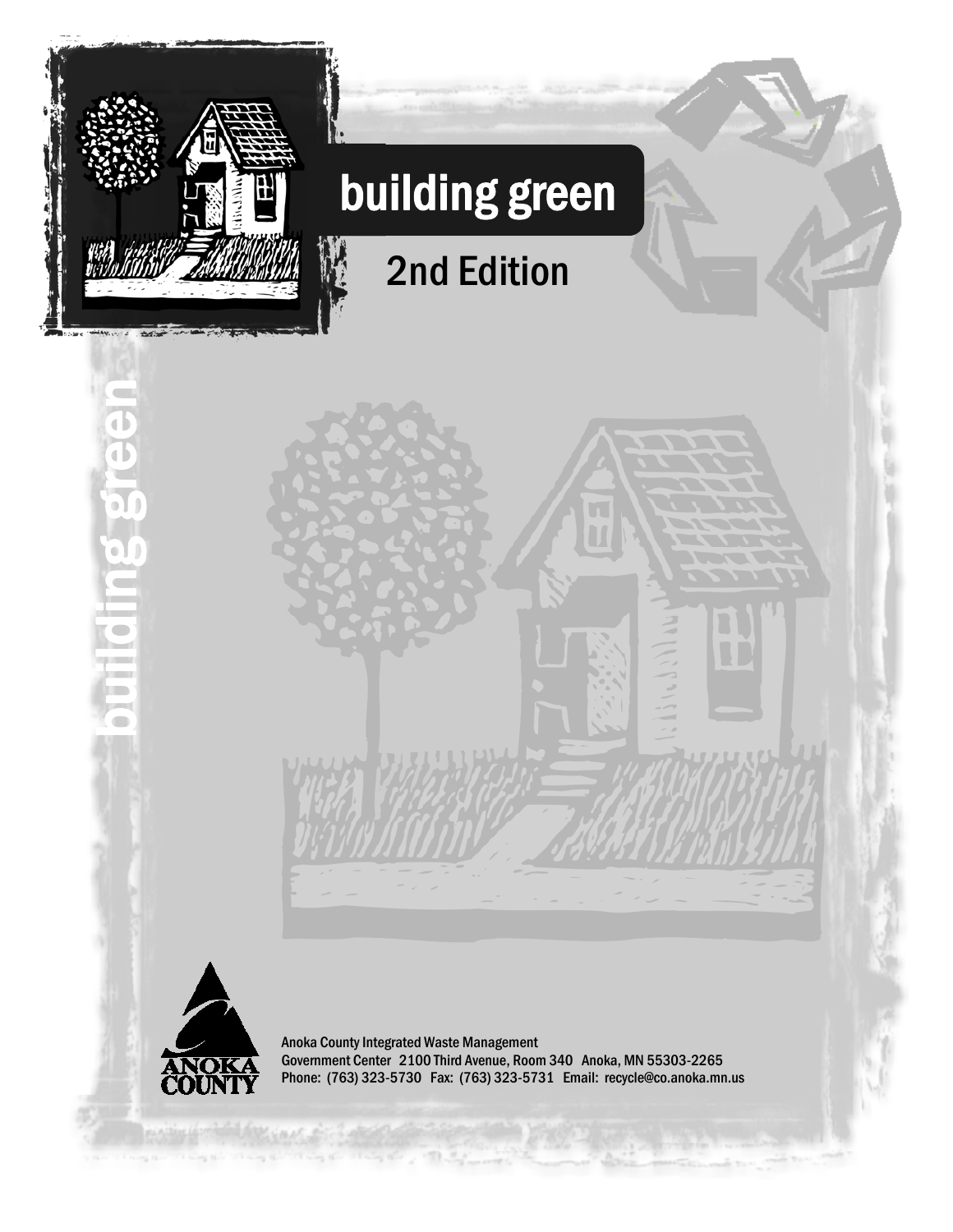## *Building green means making choices about building or remodeling projects that reduce waste, conserve natural resources and create demand for recycled products.*

**Reuse Materials.** Purchasing materials that have been removed from other buildings allows you to use high quality materials at prices substantially lower than new. It also keeps usable materials out of landfills*.* 

#### **Building Material Reuse**

Many home improvement items are available. The following businesses sell used building materials, including banisters, beams, buffets, cabinets, carpet, columns, doors (garage and home), fireplace mantels, lighting fixtures, plumbing supplies, hardware, windows (stained glass as well as clear), and wood flooring. Inventories vary. Call ahead if you are looking for something specific.

After a building or remodeling project, you may have leftover building material. Consider making usable materials or house fixtures available for others to use. It may be just what someone else is looking for.

| <b>Business</b>                                                                                                                              | Accept                                          | <b>Sell</b> |
|----------------------------------------------------------------------------------------------------------------------------------------------|-------------------------------------------------|-------------|
| Older architectural items, staircases, plumbing, electrical, stained and leaded glass,                                                       |                                                 |             |
| moldings, fixtures, furniture, windows, interior and exterior doors and toilets; commercial                                                  | ✓                                               | ✓           |
| and residential.                                                                                                                             |                                                 |             |
|                                                                                                                                              |                                                 |             |
| 1330 Quincy St NE, Minneapolis                                                                                                               | ✓                                               | ℐ           |
| Restoration or salvage, commercial and residential.                                                                                          |                                                 |             |
|                                                                                                                                              |                                                 |             |
| $2532$ $2nd$ Ave N, Minneapolis                                                                                                              | ✓                                               | ✓           |
| General building materials.                                                                                                                  |                                                 |             |
|                                                                                                                                              |                                                 |             |
| Minneapolis                                                                                                                                  | ✓                                               | ℐ           |
| Salvage and sell reusable building materials; sell by appointment only                                                                       |                                                 |             |
| www.bhandgarbage.com<br><u> 1980 - Johann Barn, mars ann an t-Amhain Aonaich an t-Aonaich an t-Aonaich ann an t-Aonaich ann an t-Aonaich</u> |                                                 |             |
| 505 1 <sup>st</sup> Ave NE, Minneapolis                                                                                                      |                                                 | ✓           |
|                                                                                                                                              |                                                 |             |
| Buy and sell high quality architectural antiques www.citysalvage.com                                                                         |                                                 |             |
| When remodeling or demolishing, deconstruct to keep materials out of the landfill. The                                                       |                                                 |             |
| Green Institute provides removal service of usable house fixtures and building materials                                                     |                                                 |             |
| from cabinet removal to full house dismantling. Customers may receive a tax deduction                                                        | dismantling services<br>within a 30-mile radius |             |
| benefit for donating reusable house fixtures or building materials. Allow extra time at the                                                  |                                                 |             |
| beginning of your construction process. www.thereusecenter.com                                                                               |                                                 |             |
|                                                                                                                                              |                                                 |             |
| 4430 Lyndale Ave N, Minneapolis                                                                                                              |                                                 |             |
| Pre-1940s architectural items, lighting and hardware; mostly residential. Also buy and rent.                                                 |                                                 | ✓           |
| www.guildedsalvage.com                                                                                                                       |                                                 |             |
|                                                                                                                                              |                                                 |             |
| 981 Selby Ave, St Paul                                                                                                                       |                                                 |             |
| Buy and sell architectural items, lighting, house hardware, shades, bathroom fixtures and                                                    | call first                                      | ✓           |
| doors.                                                                                                                                       |                                                 |             |
|                                                                                                                                              |                                                 |             |
| 1723 E Hwy 36, Maplewood                                                                                                                     | ✓                                               | ℐ           |
| Usable building, carpentry, electrical and quality reclaimed construction materials.                                                         |                                                 |             |
| www.thereusecenter.com                                                                                                                       |                                                 |             |
|                                                                                                                                              | $\checkmark$                                    | ✓           |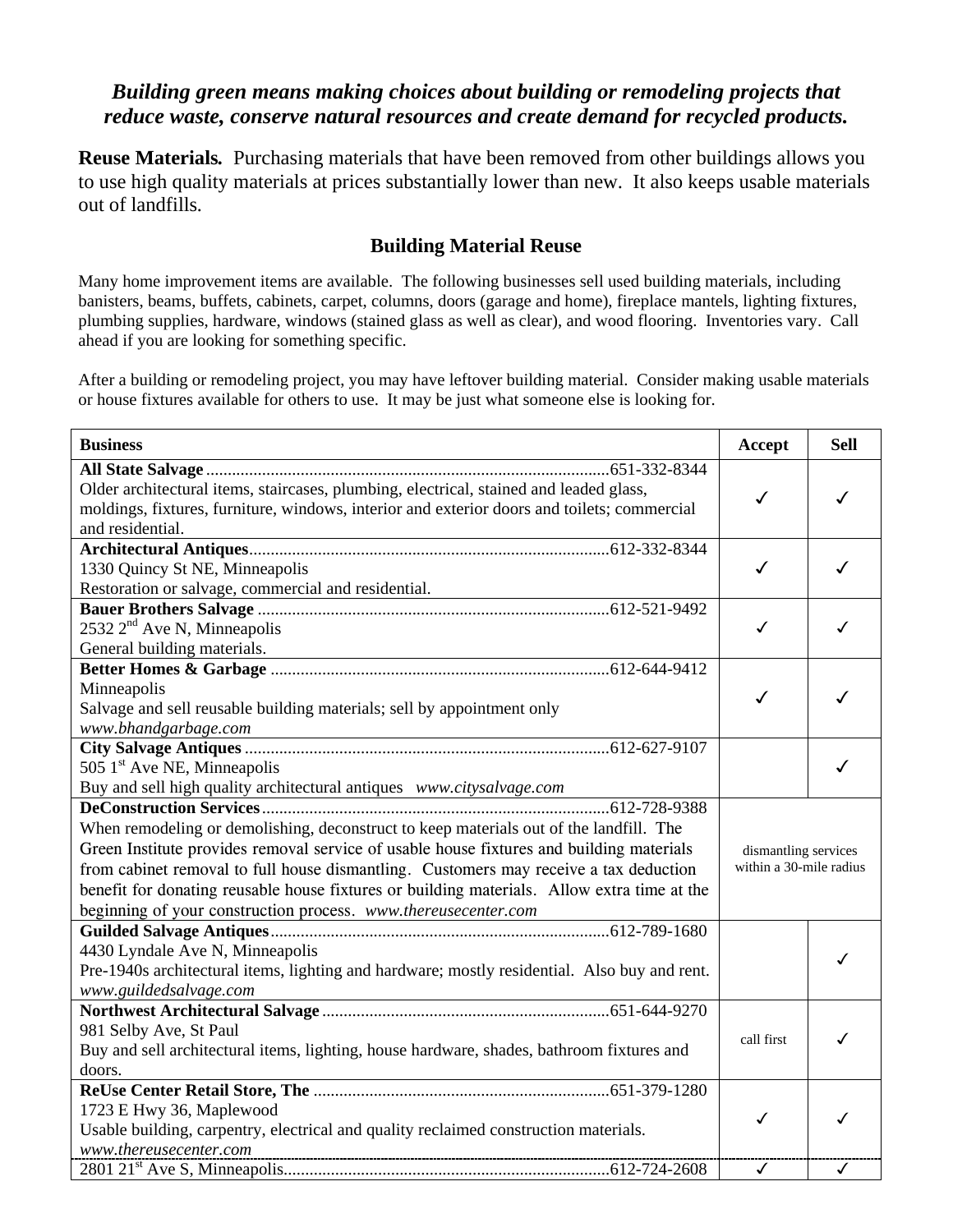| <b>Business</b>                                                                              | Accept                 | <b>Sell</b> |
|----------------------------------------------------------------------------------------------|------------------------|-------------|
|                                                                                              |                        |             |
| Buy directly from job sites: full kitchens, appliances, hardwood flooring, windows, doors,   |                        |             |
| lumber (trim, etc.)                                                                          |                        |             |
|                                                                                              |                        |             |
| 2536 Marshall St, Minneapolis                                                                |                        |             |
| Sell used doors, windows, building materials and miscellaneous hardware goods.               |                        |             |
| <b>Twin Cities FREEMarketSM</b>                                                              |                        |             |
| A free Web-based materials exchange program that connects free, reusable items               |                        |             |
| with people who want them. www.twincitiesfreemarket.org                                      |                        |             |
|                                                                                              |                        |             |
| 501 W Broadway Ave, Minneapolis                                                              |                        |             |
| Quality windows, exterior and interior doors, carpet, ceramic tile, laminate, wood and vinyl |                        |             |
| flooring, cabinets, vanities, assorted hardware products, toilets and sinks.                 |                        |             |
| www.tchabitat.org                                                                            |                        |             |
|                                                                                              |                        |             |
| 3612 State Hwy 55 SE, Buffalo                                                                | reusable<br>donations: |             |
| Specialize in stained glass windows, antique bars and furniture and architectural items;     | call first             |             |
| also rent.                                                                                   |                        |             |

**Dispose Properly.** Handling waste materials properly helps keeps our environment clean.

# **Construction and Building Materials Disposal Options**

When your project is done, you may have waste and unusable building materials, packaging and rubble from the construction, remodeling, or repair of buildings and sidewalks. If the materials are not usable, contact your garbage hauler for arrangements, or use the following options when your garbage hauler will not collect this material from your home. Call for hours, fees and a list of acceptable materials.

| <b>Veit Disposal Systems</b> |  |
|------------------------------|--|
|                              |  |
|                              |  |



# **Save Resources! Save Money! Reduce Waste!**

#### Practice Green Building Techniques

- Save money on purchases and disposal costs.
- Buy durable, superior-quality older materials for less than new.
- Buy recycled building materials.
- Properly dispose of unwanted building materials.